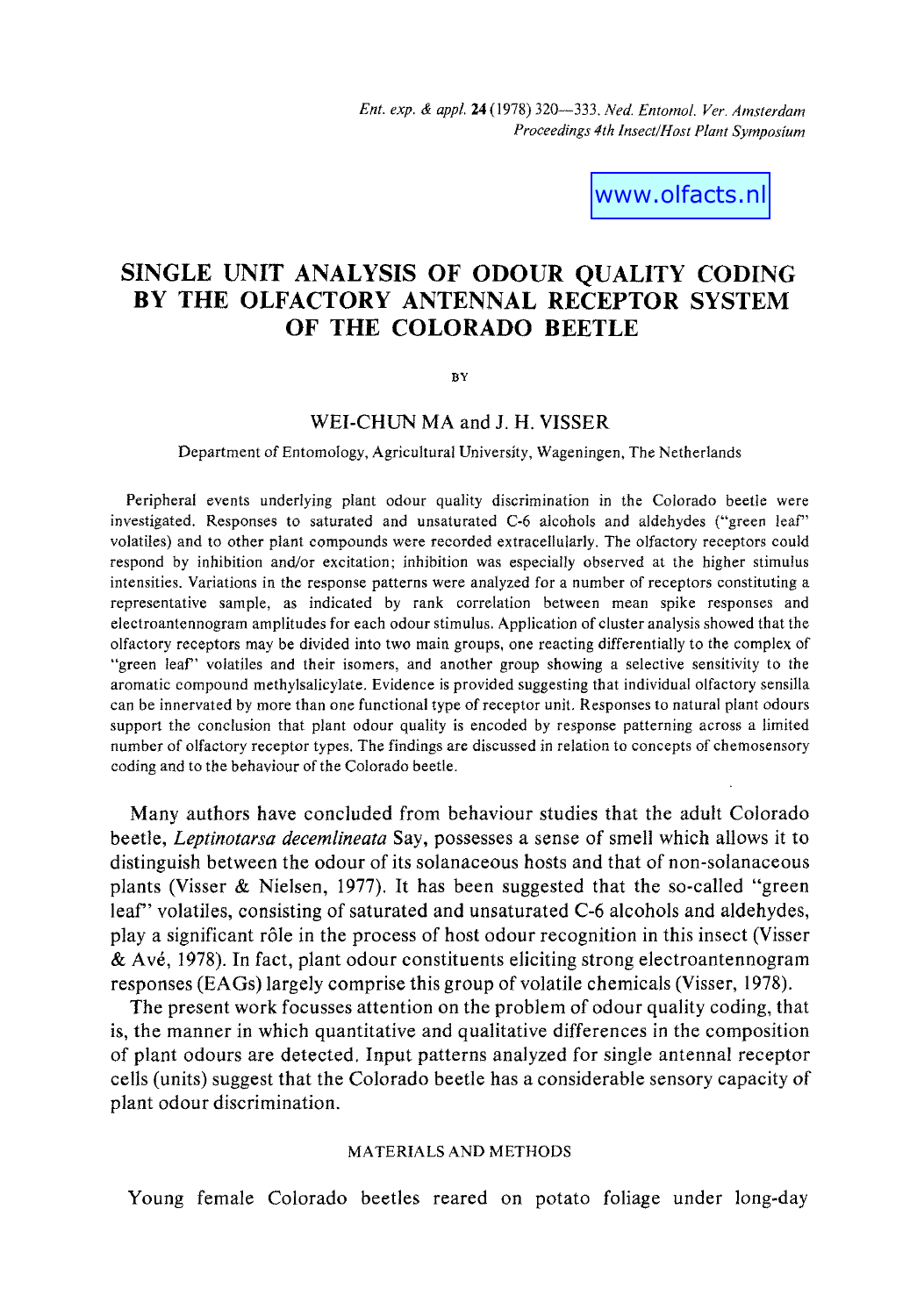conditions were used throughout the experiments. Individuals with legs removed were attached dorsally to a cork base with a mixture of beeswax and colophonium. Extracellular recordings from olfactory receptors were made with electrolytically sharpened tungsten microelectrodes, using the method described by Boeckh (1962) with conventional apparatus for signal amplification and registration.

Air, purified through activated charcoal, was blown through two glass cartridges made of pasteur pipettes, one of which was loaded with a  $6.0 \times 0.5$  cm strip of filter paper. The test chemicals were dissolved in paraffin oil (Merck, Uvasol) and pipetted in 25 gl quantities on to the filter paper strip. The common outlet of both cartridges (1.5 mm internal diameter) was positioned by micromanipulators at a distance of 5-8 mm from the tip of the recording microelectrode. The delivery of an odour puff of one second duration at a rate of 1 ml/sec was alternated with a constant flow of purified air. The alternation of flow was controlled by electromagnetic valves operated through a timer which also provided a 50 Hz signal as a marker of stimulus application.

The number of molecules per ml air leaving the outlet was determined from direct injection into.a gas chromatograph fitted with an open stainless steel tube. The time course of the stimulus is shown in Fig. 2 as the signal of the flame ionization detector to cis-3-hexen-l-ol. Calibration curves for a number of compounds are given in Fig. 1. For the sake of convenience the stimulus intensities are referred to as the dilution step  $(v/v)$  in paraffin oil of the chemical inside the odour cartridge.



Fig. 1. Calibration of stimulus delivery system showing number of odour molecules per ml air for concentrations (v/v) of compounds in paraffin oil.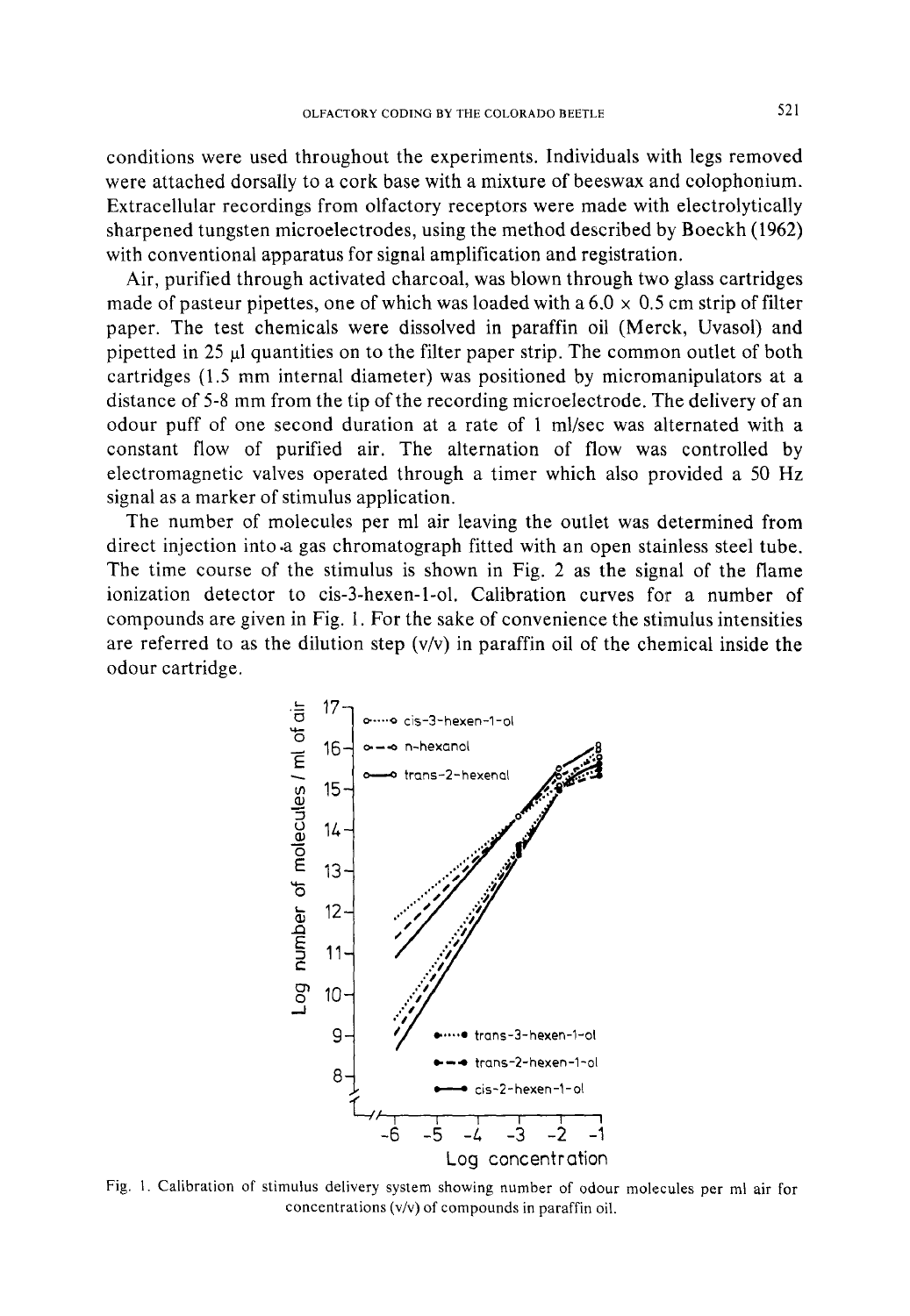The chemicals selected for study had a known EAG activity (Visser, 1978), and include compounds belonging to the complex of "green leaf" volatiles, viz. cis-3 hexen-l-ol, trans-2-hexen-l-ol, n-hexanol, trans-2-hexenal, hexanal and cis-3 hexenyl acetate, and their isomers cis-2-hexen-l-ol, trans-3-hexen-l-ol, hexanol-2 and hexanol-3. The monoterpene alcohol linalool, the aromatic compound methylsalicylate and the monoterpene a-pinene were also studied. All chemicals were commercially obtained and checked for purity by gas liquid chromatography. Most compounds had a purity of greater than 97%, except for hexanol-3 (96%) and  $\alpha$ -pinene (95%).

The response magnitude of a receptor unit was evaluated as the number of nerve impulses generated in an interval of 6 sec including the period of maximum spike density. A correction was made for the level of spontaneous discharge by deducting the number of nerve impulses over a similar 6-sec period preceding stimulus delivery. In experiments involving serial stimulation an interstimulus time of at least 2.5 min was imposed, while all trials were arranged in a random order.

#### **RESULTS**

The olfactory receptor neurones associated with the sensilla basiconica on the antennae of the Colorado beetle displayed a spontaneous spike discharge which may vary considerably between individual receptors. The level of spontaneous activity appeared related to the type of receptor concerned. Thus, receptors which normally responded with an increase of neural activity showed constant spontaneous discharges which varied between 0.2 to about 5 impulses per sec (Fig. 2). Receptors responding with inhibition exclusively, and hence classified as inhibitory receptors, exhibited much higher levels of spontaneous activity of between 10 to 20 impulses per s. About 20% of a total number of approximately 100 receptors investigated were of the inhibitory type. They could be differentiated as receptors responding (1) to the C-6 alcohols only, and (2) to the aldehydes as well as the alcohols. These units had a response threshold of at least two log steps higher than the excitatory types of receptors. Typical complete cessation of spike activity such as shown in Fig. 2, was never recorded at stimulus intensities lower than  $10^{-2}$ . Inhibition was occasionally observed to be followed by delayed excitation.

The inhibitory types of olfactory receptor are difficult to detect when the spontaneous level of activity is low, so that there may have been inhibition in those receptors that showed no discernable alteration in basal firing rate with any of the odour stimuli. This was the case for about half of the total number of recorded receptors. The significance of these non-responding receptors is not clear. Apart from the possibility of being hidden inhibitory receptors, it could be that none of the stimuli were of an adequate type. It is also possible, although less likely, that during the implantation of the microelectrode the functional properties of the receptor cell were affected.

In the following analysis attention has been concentrated on the excitatory type of olfactory receptor units. This type reacts to most of the odour stimuli by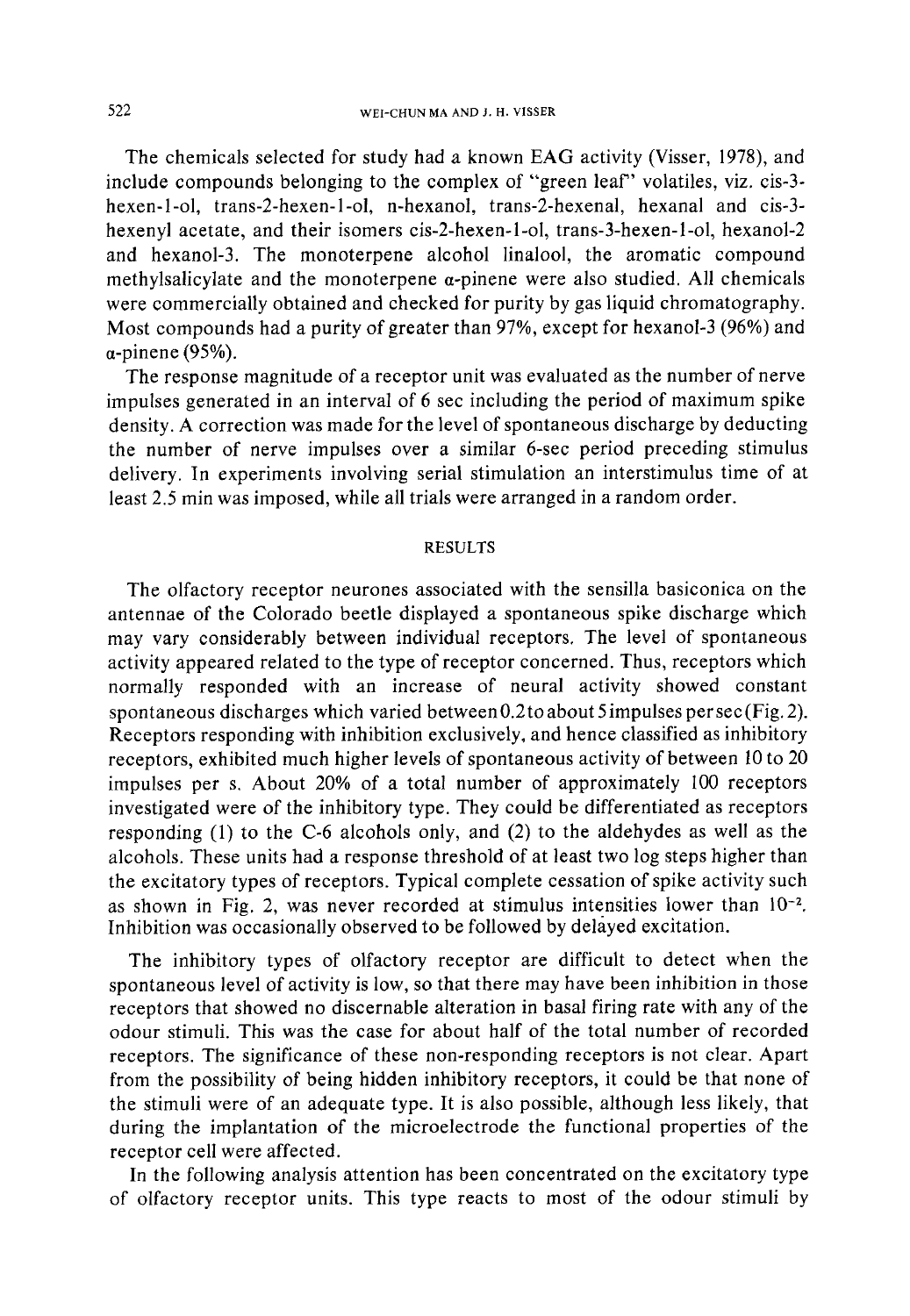

Stimulus: cis-3-hexen-1-ol [10<sup>-2</sup>] Stimulus duration: 1 sec

Fig. 2. Inhibitory and excitatory types of response of olfactory antennal receptor cells. Inset shows time course of stimulus as monitored by flame ionization detector (FID). Note firing of two receptor units ("L"and "s") in second trace; arrow points to coincidence of the two spike types. 50 Hz signal marks period of stimulus delivery.

excitation (Fig. 2), although instances of inhibition in the same unit may occur as well. The location of the recording sites was chosen randomly on the three terminal antennal segments for a sample of 25 units. Since each recorded unit was from a different beetle the group of receptors can be regarded as a truly random sample of the total receptor population present on these antennal segments. Virtually all the basiconic olfactory sensilla are concentrated on the five terminal segments (Schanz, 1953).

The stimulus intensity was set at a standard concentration of  $10^{-2}$  in paraffin oil. The choice of this relatively high intensity was based on the consideration that at the higher intensities the stimulus-response curves are more reliably separated from each other. An example of stimulus-response relations for different odour stimuli is given in Fig. 3. The lowest threshold values measured for single receptor cells were at  $10^{-6}$  concentration, determined for cis-3-hexen-1-ol and trans-2hexen-1-ol. This would correspond to threshold values of approximately  $10^{12}$  and 109 molecules per ml air, respectively (Fig. 1).

For each test chemical, the average response magnitude was calculated from three to four trials for the entire sample of olfactory receptors. The data were analyzed using a multivariate statistical method for sorting into groups with a high similarity among spectral characteristics (Blackith & Reyment, 1971). Fig. 4 shows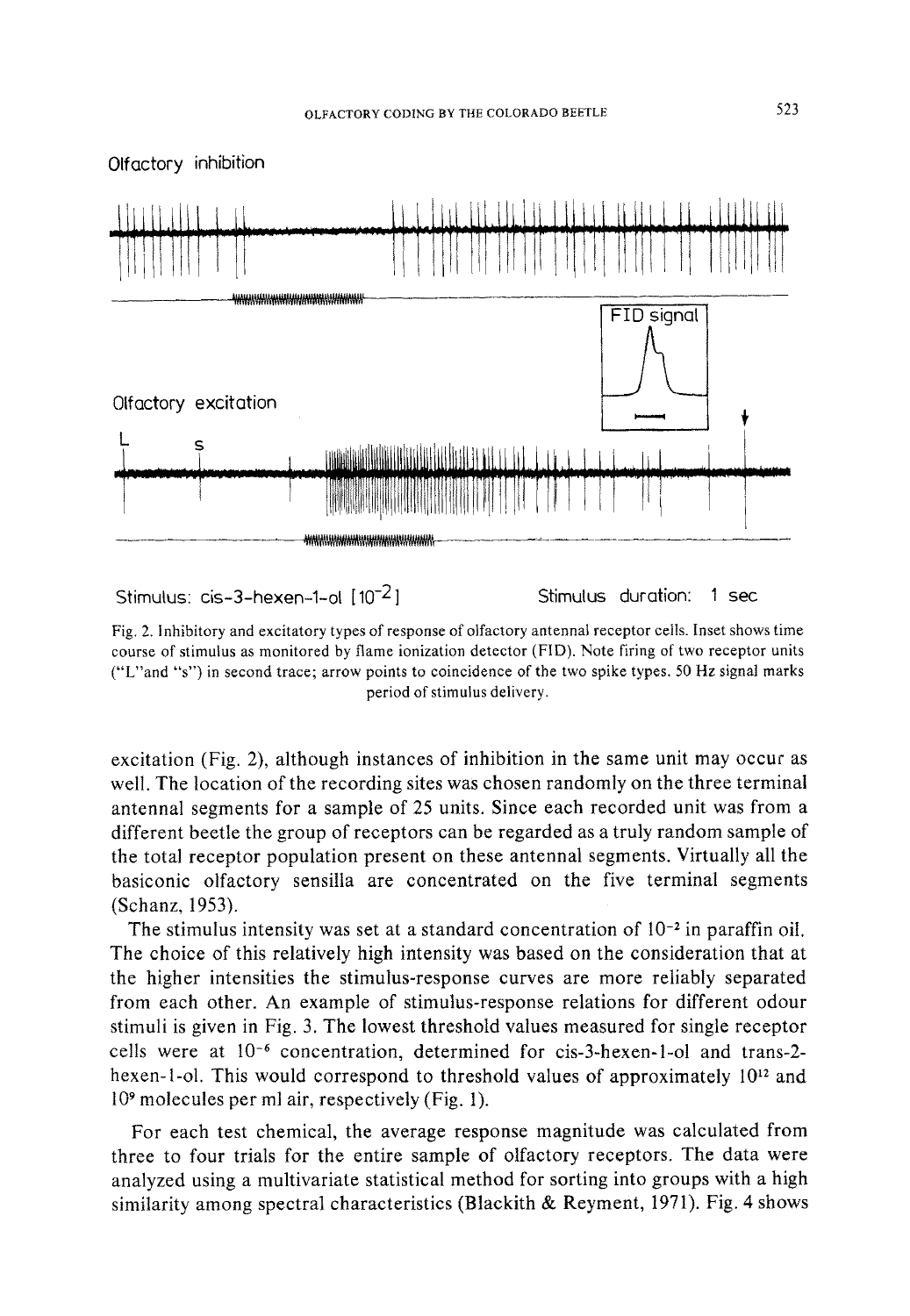

**Fig. 3. Stimulus-response functions for three odour compounds for one single olfactory receptor unit stimulated at various intensities, Each point represents one trial.** 

**the result of an agglomerative analysis, by way of a two-dimensional hierarchically branched figure, indicating a reasonable grouping when taking into account the degree of overlap of the various spectra. In Fig. 5, distinguishable groups have been visualized by presenting the average response spectrum per group. The grouping obtained can be considered as carrying a predictive value for the existence of separate receptor types, designated here as types A, B, C, D and E. To facilitate a comparison of the various types the response values in Fig. 5 have been computed as percentages of the highest value measured.** 

**According to the respective response profiles, receptor type E is separated from the other four by having a selective sensitivity for the aromatic compound methylsalicylate. The other types are insensitive to this chemical, but show a**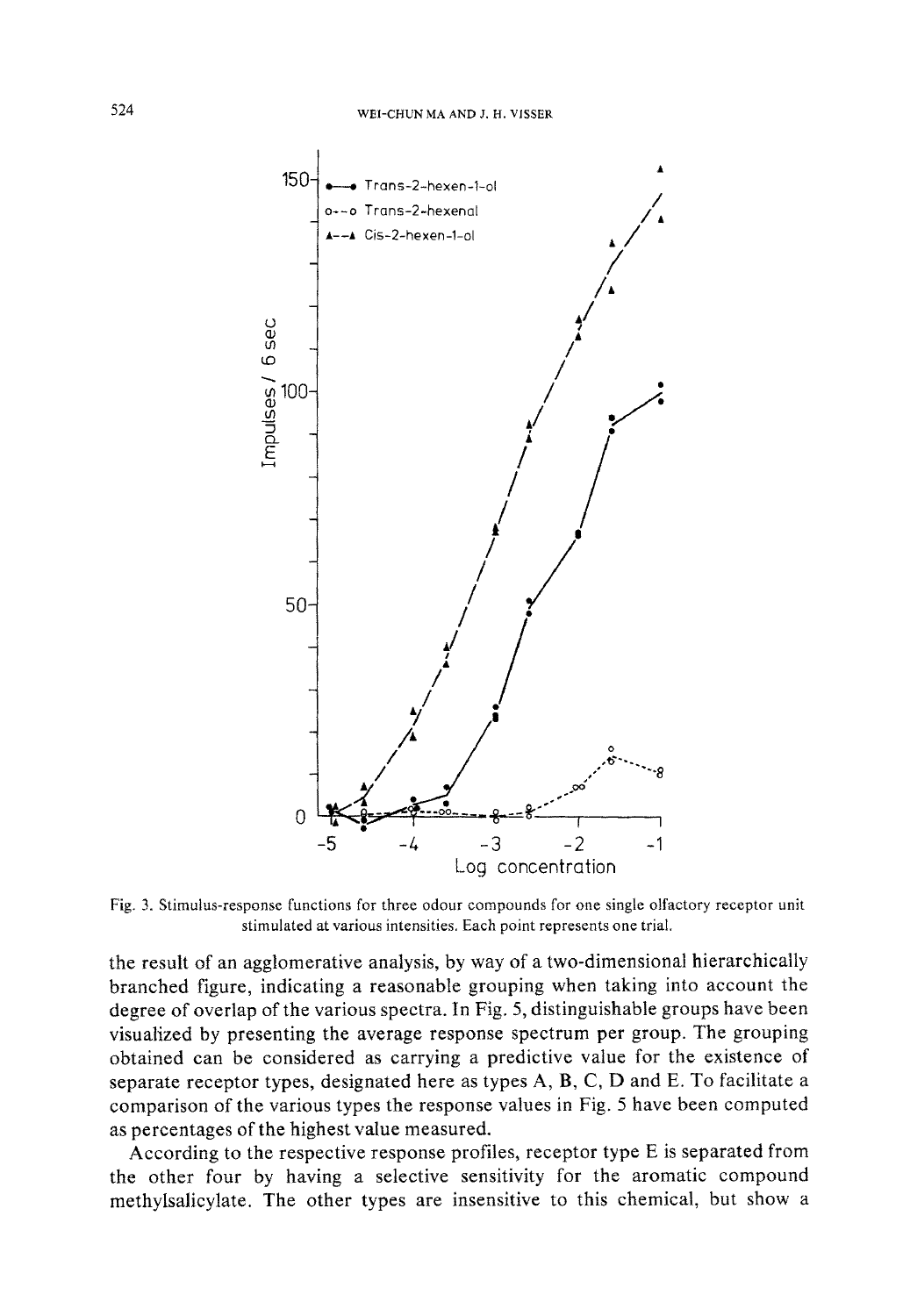

Fig. 4. Ward average cluster analysis based on correlation coefficients among 25 individual response spectra. Similarity scale indicates increasing similarity from left to right.

differential sensitivity to the array of "green leaf" volatiles and their isomers. Among these receptors, type A possesses the broadest spectrum by responding strongly to both the cis and trans isomers of 2-hexen-l-ol and 3-hexen-l-ol, as well as to n-hexanol. This type responds to the positional isomers n-hexanol, hexanol-2 and hexanol-3 in a characteristically decreasing order of magnitude; it does not show a significant sensitivity to the C-6 aldehydes. It is interesting to note that one of the above-mentioned inhibitory types of receptor forms in fact a mirror-image of the type A unit, except for the lower response threshold of the latter.

Receptor types B, C and D have more narrowly tuned reaction spectra; for example, both B and C have a low sensitivity to the cis form, but a high responsiveness to the trans-isomeric form of the unsaturated C-6 alcohols. On the other hand, type D shows a preferential sensitivity to cis-3-hexen-l-ol only. Another salient feature of the type D receptor is te time course of the response to cis-3-hexen-1-old. After a one second stimulus at concentrations of  $10^{-2}$  or higher these receptors continue firing almost tonically and require as long as 5-10 minutes before reaching baseline level. This slow decrement of the excited state occurred in spite of the constant flow of purified air over the preparation. In the other receptor types similar phasic-tonic discharges returned to resting activity much more rapidly within one or, at most, two minutes.

The reaction patterns further show that a sensitivity to the C-6 aldehydes trans-2 hexenal and hexanal is confined to receptor type C only. Sensitivity peaks for the saturated alcohols hexanol-2 and hexanol-3 are localized in type B, while a responsiveness to cis-3-hexenyl acetate is linked exclusively to receptor cell type D.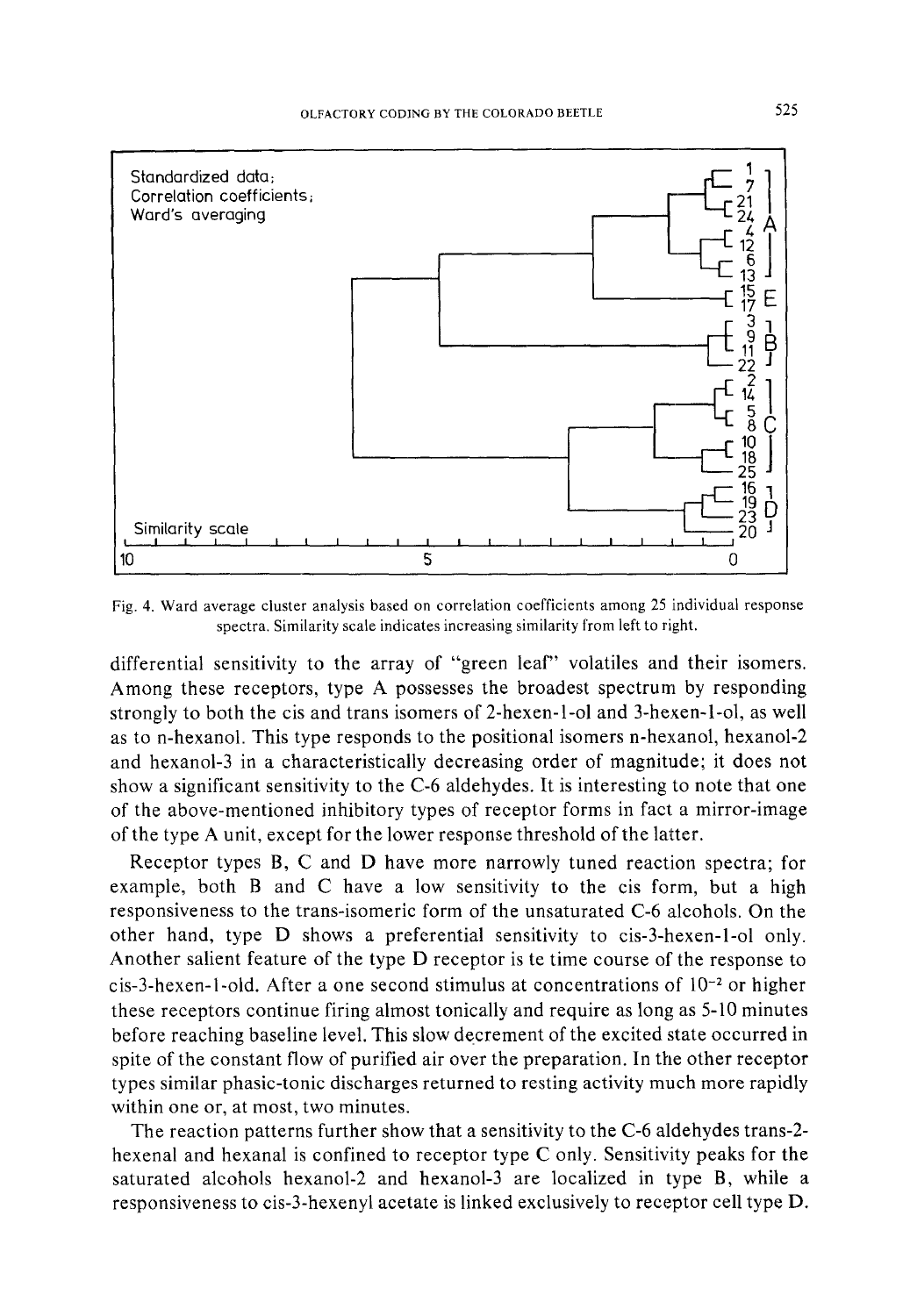

Fig. 5. Relative reaction spectra of receptor types A-E derived from grouping indicated in Fig. 4. The odour stimuli numbered: (1) cis-3-hexen-l-ol; (2) cis-2-hexen-l-ol; (3) trans-3-hexen-l-ol; (4) trans-2 hexen-l-ol; (5) n-hexanol; (6) hexanol-2; (7) hexanol-3; (8) trans-2-hexenal; (9) hexanal; (10) cis-3 hexenyl acetate; (11) linalool; (12) methylsalicylate; (13)  $\alpha$ -pinene.

In order to estimate whether the sample studied was large enough to be considered as representative for the total receptor population on the antenna the average response values of the total sample to each odour stimulus were plotted against corresponding values of EAG responses. The reasoning behind this procedure is that the EAG represents the summated evoked receptor potentials from the majority of olfactory cells present in the antenna (Schneider, 1957; Boeckh *et al.,* 1965), while each receptor potential is related to the triggering of the impulse discharge of the afferent nerve (Boeckh *et al.,* 1965; Kaissling, 1971).

As shown in Fig. 6 a reasonable degree of correlation between the single unit responses and the corresponding EAG's was observed with no exception for all of the thirteen odour stimuli investigated. The correlation computed as Spearman's coefficient of rank correlation was determined at  $r_s = 0.9135$ . It should be noted that the stimulus intensities shown in the ordinate of Fig. 6 should in fact be ten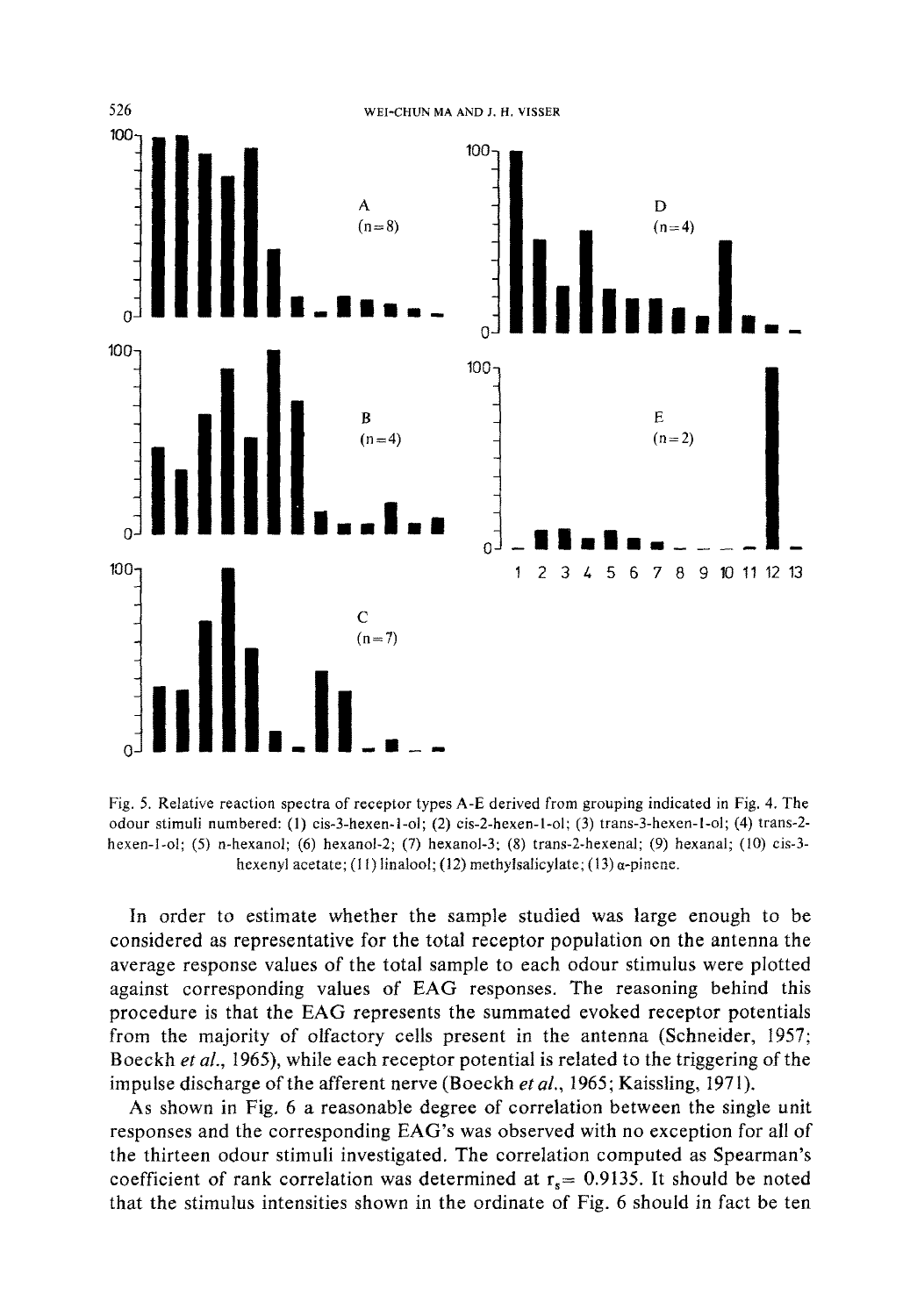times lower. This is because in the EAG measurements the odour stimulus was injected into a glass tube carrying a continuous air stream rather than applied directly onto the antenna as in the single unit study. As a result the intensity of the odour stimulus in the EAG study can be calculated as being diluted ten times in the air passing over the antenna. In the left half of Fig. 6 the stimulus intensity indicated for the EAG data therefore is a hundred times lower than the concentration shown in the abscissa. Even so, the rank correlation remained highly significant ( $r_s$  = 0.8242, P<0.01). Consequently, the assumption that the sample of receptor units investigated is reasonably representative for the total antennal receptor population seems justified.

Depending on the depth of penetration of the sensillum base by the recording microelectrode the nervous activity from several neighbouring receptor cells can be picked up. Such multiple unit recordings can be analyzed from amplitude discrimination of the nerve impulses and offers the considerable advantage of permitting a direct comparison of receptor units without having to consider experimental recording conditions as a source of variability. In order to exclude any risk of confusion of the origin of the nerve impulses only those recordings were considered which allowed a clear distinction between the activity of not more than



Fig. 6. Scatter diagram for average total evoked activity of nerve impulses and electroantennogram response as determined for series of odour stimuli listed in Fig. 5.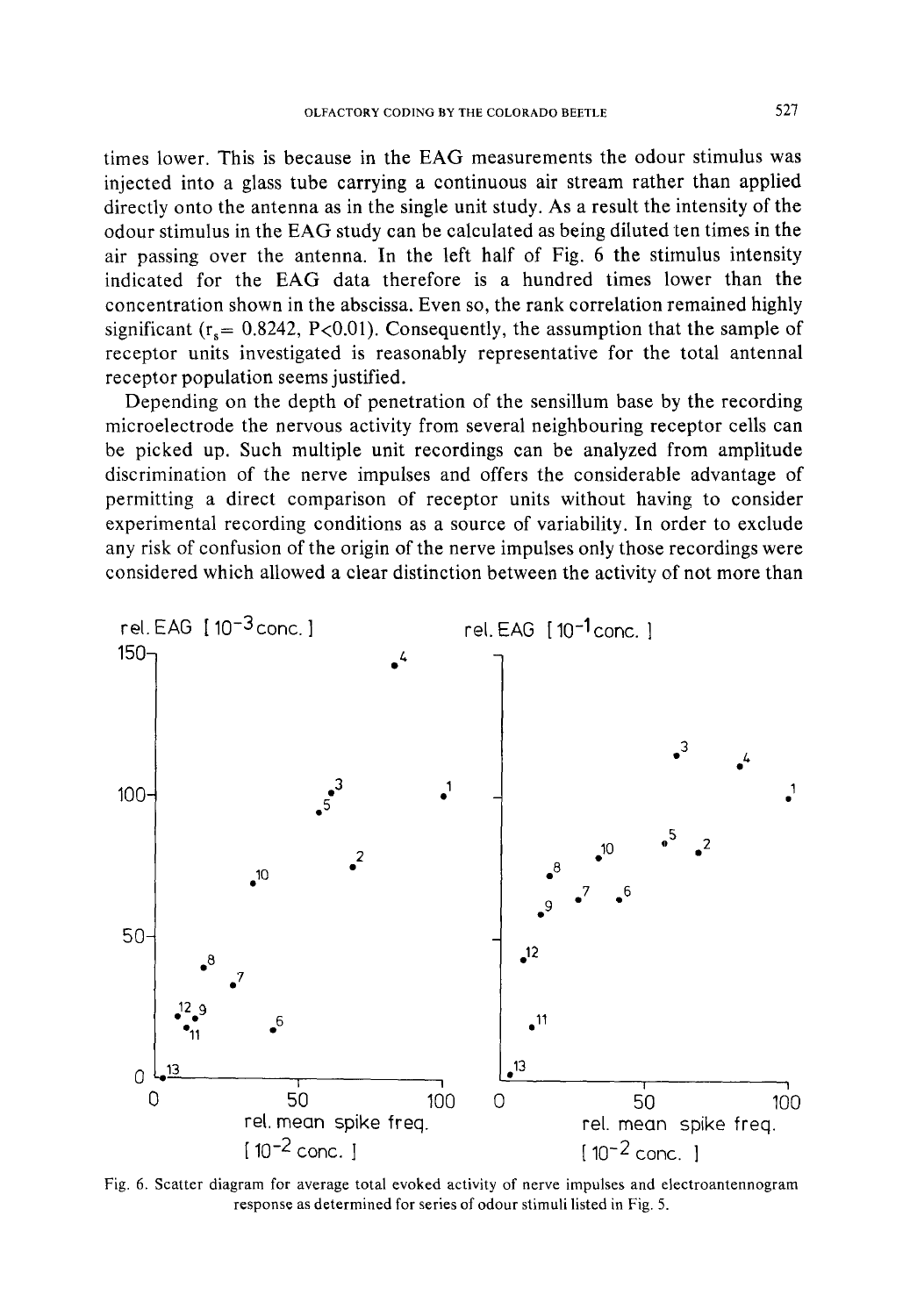two units. In such recordings the unit firing with the largest spike was designated as the "L" cell, while its counterpart was named the "s" cell (Fig. 2).

In Fig. 7 the results of two of such simultaneous recordings, each obtained from a



Fig. 7. Reaction spectra of two pairs of simultaneously recorded receptor units. Numbering of the odour stimuli same as in Fig. 5. Level of spontaneous neural activity preceding stimulus delivery is indicated under each set of spectra.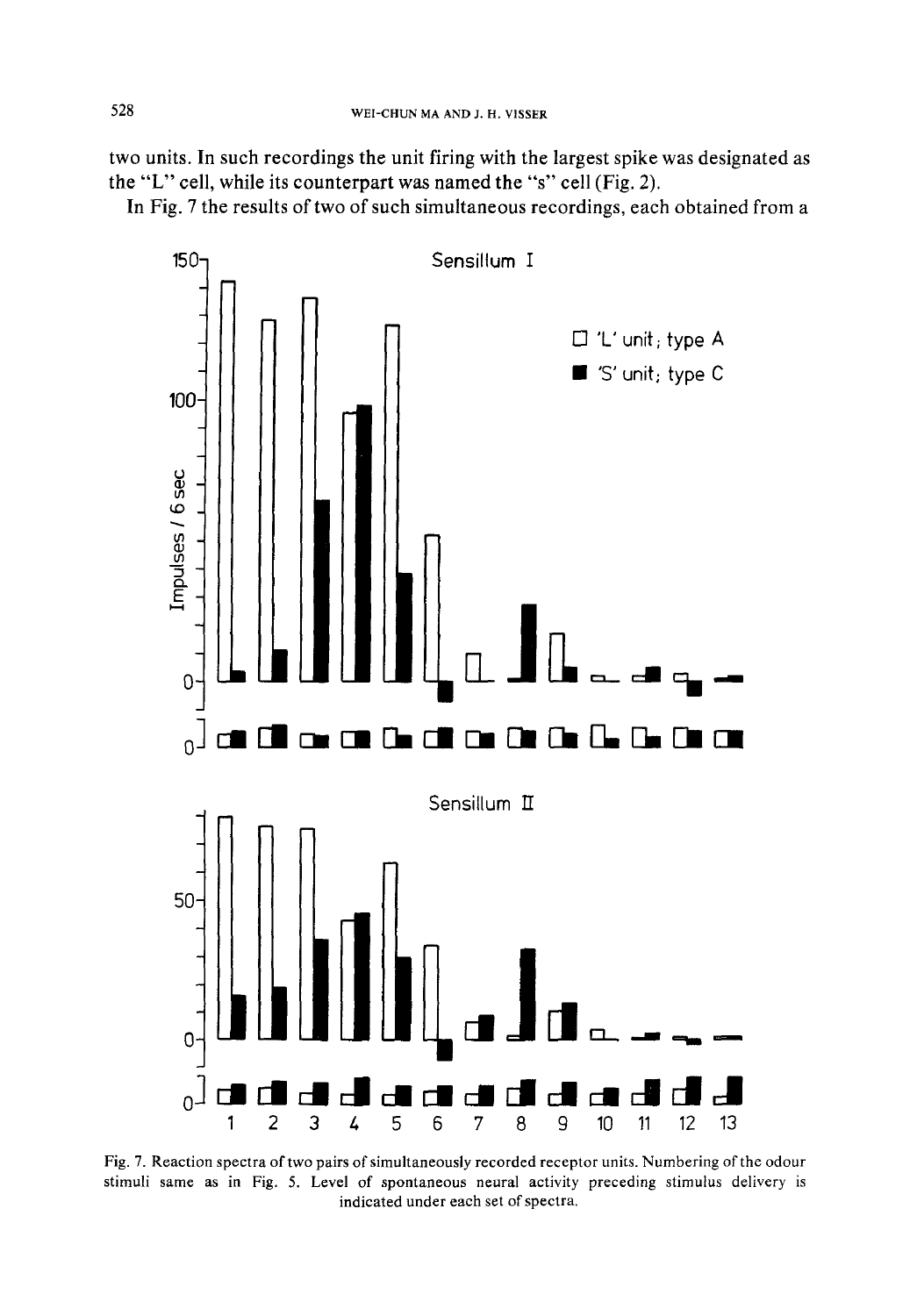different beetle, are compared. The sensilla concerned were located on opposite sides of the annular groove of the terminal segment of the antenna. Although the general level of excitability appears considerably higher for the first than for the second sensillum, the response profiles of the paired units nonetheless remain qualitatively similar. In both cases one unit of each pair conformed to type A of the classification shown in Fig. 5 whereas the other corresponded to type C. A most significant feature, however, is the fact that between the two sensilla more or less similar ratios are observed for the "L" and "s" receptor responses.

It seems reasonable to conclude that a single sensillum can be innervated by receptor cells belonging to different types. Several combinations seem possible. Thus, the simultaneous neural activity was recorded from two cells which according to their reaction pattern, were identified as a type D unit showing a high sensitivity to cis-3-hexen-l-ol, and a type E unit with a specific sensitivity to methylsalicylate. In fact the latter receptor was inhibited by stimuli other than this aromatic compound. This specific pair of receptors was investigated for its responses to natural plant odours. To this end, equal pieces of fresh leaves of seven different plant species were crushed onto the test filter paper strip placed inside the odour cartridge of the stimulus delivery system, and the responses of the receptors to the emitted odour recorded immediately afterwards. The plant species tested included Solanaceae as well as non-Solanaceae (Fig. 8). The results show that each leaf odour evokes a certain ratio of activity between the two types of olfactory receptor units. The response ratios elicited by the three *Solanum* species were distinctly different from the proportions found for the other plants. Interestingly, only the odour emanating from crushed tomato leaves elicited a high neural activity in the type E unit. Since this type was specifically responsive to methylsalicylate it seems possible that the receptor had reacted to a significant above-threshold occurrence of this or some closely related chemical in the leaf odour of tomato plants (cf. van Straten, 1977). Thus, even with the combination of only two receptor types, a certain level of discriminatory capacity would be achieved. This pair of units would, for example, be able to discriminate the odour of crushed leaves of tomato from that of other Solanaceae, or, distinguish between the odour of Solanaceae and that of certain non-Solanaceae.

#### DISCUSSION

Plant odours encountered by insects in nature provide a complex of olfactory information, the perception of which involves an array of peripheral factors. These have been summarized by Dethier (1977) as: the number and kinds of specifically different receptors, band width of each receptor, character of each tuning curve, absolute threshold and rate of adaptation, and synergism and inhibition. Because of possible interactions between stimuli at the peripheral level the analysis of chemosensory input becomes even more complicated. Any analysis using pure compounds therefore only provides a simplified picture of the actual situation. Dethier (1977) rightly stated that such an approach "may provide an exaggerated picture in the sense that they overemphasize the rôle of labeled lines in (gustatory)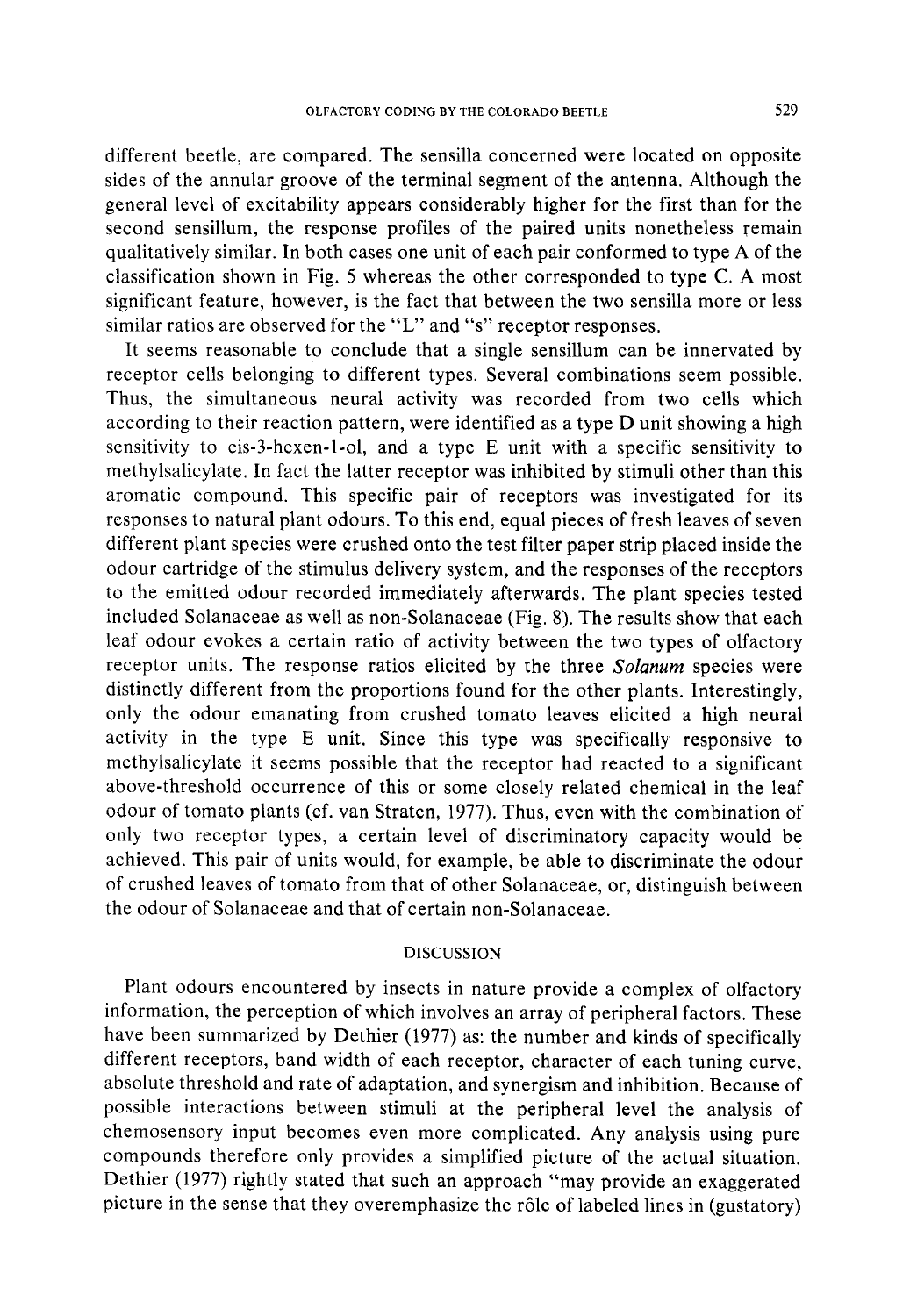perception or a diminished one in the sense that by implication they oversimplify complexities of peripheral and central integration". However, because of the extreme complexities involved in the perception of natural odours or tastes, it may be profitable first to analyze the perceptual capacity of the sensory system using the combination of single receptors and pure compounds. Once the basic properties have been established, one may then endeavour to modulate the picture with increasingly complex stimulus conditions. Such an approach to the analysis of chemosensory coding seems particularly suitable for insects, where it may often be possible to relate responses from single receptor cells to quantifiable, graded behaviour output, as has been demonstrated, for example, for the gustatory perception in caterpillars (Ma, 1972).

The present work concerns such a pilot study of the perceptual coding of plant odours at the primary receptor level in the Colorado beetle. Peripheral effects of lateral interactions and mixed stimuli have not yet been examined, so that the picture presented obviously must be a simplified one. The antennal olfactory receptor system offers the considerable advantage of a prior selection of relevant chemical stimuli on the basis of electroantennogram responses. In the Colorado



Fig. 8. Response magnitudes of two simultaneously recorded receptor units when stimulated with odour of following plant spp: *Solanum dulcamara* (S. dulc.); *S. tuberosum* (S. tub.); S. *nigrum* (S. nigr.): *Lycopersicon esculentum (L.* esc.); *Vicia faba* (V. fab.); *Poa annua* (P. ann.); and *Brassica oleracea* (B. oler.). Spontaneous discharge level 1-3 imp./s in "L" unit and 5-9 imp./s in "s" unit. Mean values from two trials per plant species.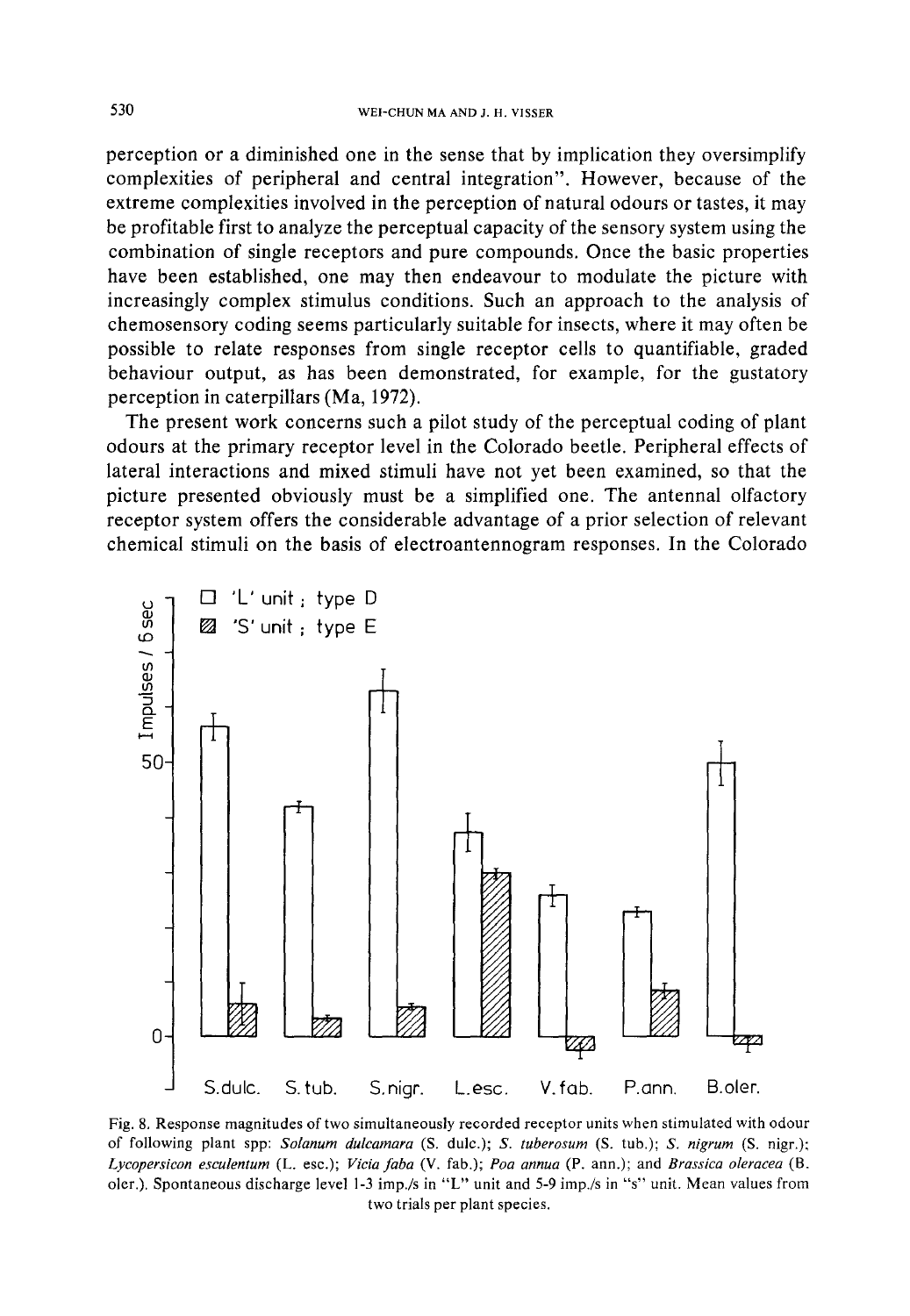beetle such studies so far indicate that the antennal receptor system has a strong filtering effect, with effective plant volatiles being largely restricted to "green leaf'' volatiles (Visser, 1978). The results of the present study show that the Colorado beetle has a well-developed sensory capacity of quality discrimination of odour complexes that include "green leaf" volatiles, and possibly other chemicals as well.

Olfactory receptors responding to "green leaf" volatiles have also been described in *Locusta* antennae (Boeckh, 1967; 1974), and their properties worked out in great detail by Kafka (1970). Large differences have been noted between the individual receptor cells in *Locusta* with respect to the rank order of effective compounds, to the general sensitivity, and to the shape and the general steepness of the stimulus-response curves (Kafka, 1970, quoted in Kaissling, 1971). It would be interesting to investigate whether these differences can be clarified by the existence of "green odour" receptor types, with differential sensitivity spectra, similar to those which have been demonstrated in the present study for the Colorado beetle.

The range of chemical volatiles studied does not necessarily include all active constituents of the total complex of plant volatiles which may be perceived by the Colorado beetle. In fact, many recorded receptor neurones showed no significant change of resting activity to any of the odour stimuli applied. The question whether these receptors are specifically tuned to as yet unidentified components of the host plant odour has to await detailed chemical analysis of the odour composition. Insofar as the presently proposed system is concerned, it remains possible that with an extended sample additional receptor types may be found. However, the results of the rank correlation study (Fig. 6) suggest that a representative section of the total receptor population has been covered. The rank correlation is of special importance with regard to weakly EAG-active odour stimuli. Specific olfactory units that are relatively scarcely represented in the total receptor population obviously have a smaller chance of being selected in a limited random sample. Thus, the type E receptors constitute only 8% of the sample studied compared with 32% of type A (Fig. 5). Therefore, with regard to the total information coding, variations in the quantitative representation of the various receptor types have to be taken into account as well.

A basic and concrete example for understanding the mechanism of odour quality coding is given by the results shown in Figs. 7 and 8. These results, if extrapolated to the numerous olfactory receptor cells in the antenna, illustrate how each plant odour evokes a definite response pattern across the various receptor types, some of which are excited, others remaining indifferent, and still others inhibited. Thus, only a definite response patterning may convey the message for attractiveness of a plant odour. This idea is supported by behaviour observations which show that even a slight increase of the concentration of one "green leaf" volatile can reduce the attractiveness of the host plant odour for the Colorado beetle (Visser & Av6, 1978).

Odours from some non-host plants may evoke a similar response patterning to those emanating from host plants. Since the "green leaf" volatiles are common in nature the chance that the odour composition of a non-host plant resembles the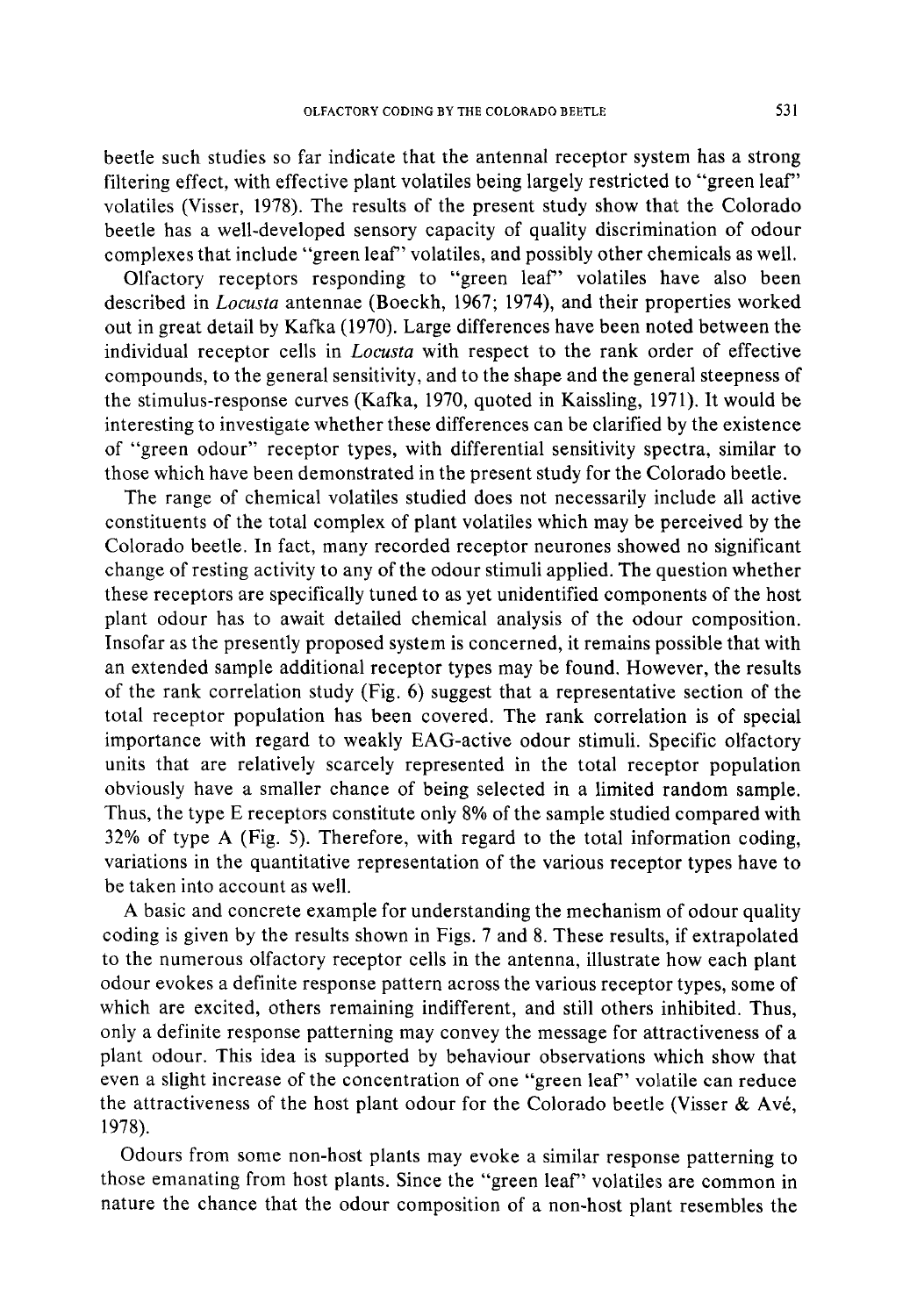attractive odour of the host plant cannot be regarded as negligible. Moreover, comparable response patterns in one and the same set of receptors may be produced by different stimuli at different intensities. Therefore, it is not surprising that, apart from the solanaceous plants, some non-solanaceous species are also able to attract the Colorado beetle, as has been shown in wind-tunnel tests (de Wilde *et al.,* 1969; de Wilde, 1976; Visser & Nielsen, 1976). Thus, the idea of the total pattern or "Gestalt", as the significant parameter, as expounded by Dethier (1974) and reviewed by Städler (1976) for insect chemoperception, applies to olfaction in the Colorado beetle as well. It will be interesting to investigate the manner in which the primary input converges onto the higher order neurones in the deutocerebrum, as has been studied recently in other insects *(e.g.* Boeckh, 1974). This would yield information on whether the across-fibre patterning concept would actually extend to the level of the central nervous system. The results of the present work emphasize the potential of graded input patterning as a sensory basis for host odour discrimination in the Colorado beetle.

Thanks are due to Mr. D. Povel for assistance with the computer analysis, and to Dr. R. Harmsen for reading the manuscript. Supported by a research grant (No. 423/1181) from the Dutch government to W.-C.M.

#### RÉSUMÉ

# *ANALYSE CELLULAIRE DU CODAGE DE LA QUALITE DES ODEURS PAR LE SYSTEME DE RI~- CEPTEURS ANTENNAIRES OLFACTIFS CHEZ LE DOR YPHORE*

On a étudié la capacité de distinguer la qualité des odeurs végétales chez le doryphore. On a enregistré extracellulairement les réactions de cellules de récepteur olfactif séparées à des C-6 alcools et des aldéhydes saturés et insaturés (substances volatiles de la "feuille verte") et à d'autres composés végétaux. Les récepteurs olfactifs pouvaient réagir par inhibition et/ou par excitation; on a particulièrement observé l'inhibition aux intensités élevées de stimulus. Les variations des types de réactions ont été analysées pour un certain nombre de récepteurs, qui constituent un échantillon représentatif, sur la base de la corrélation de rang entre les réactions de pointe moyennes et les amplitudes de l'électroantennogramme pour chaque odeur-stimulus. L'application d'une analyse en grappe a montré que les récepteurs olfactifs peuvent être divisés en deux groupes principaux, un groupe qui réagit de façon différentielle au complexe des substances volatiles de la "feuille verte" et de leurs isomères et un autre groupe qui a une sensibilité sélective à l'égard du composé aromatique méthylsalicylate. Le premier groupe a été subdivisé en différents types de récepteurs avec des réactions qui se chevauchent. Il semble que les sensilles olfactives individuelles peuvent être innervées par plus d'un type fonctionnel de cellule réceptrice. Les réactions aux odeurs végétales naturelles enregistrées appuient la conclusion que la qualité d'une odeur végétale est codée par un modèle de réaction pour un nombre limité de types de récepteurs olfactifs. On discute les résultats par rapport aux concepts du codage chimiosensoriel et par rapport au comportement du doryphore.

#### *REFERENCES*

- BLACKITH, R. E. & REYMENT, R. A. (1971). *Multivariate morphometrics*. Academic Press, London and New York.
- BOECKn, J. (1962). Elektrophysiologische Untersuchungen an einzelnen Geruchsrezeptoren auf den Antennen des Totengräbers, *Z, vergl. Physiol.* **46** : 212-248.
- **--** (1967). Reaktionsschwelle, Arbeitsbereich und Spezificit/it eines Geruchsrezeptors auf der